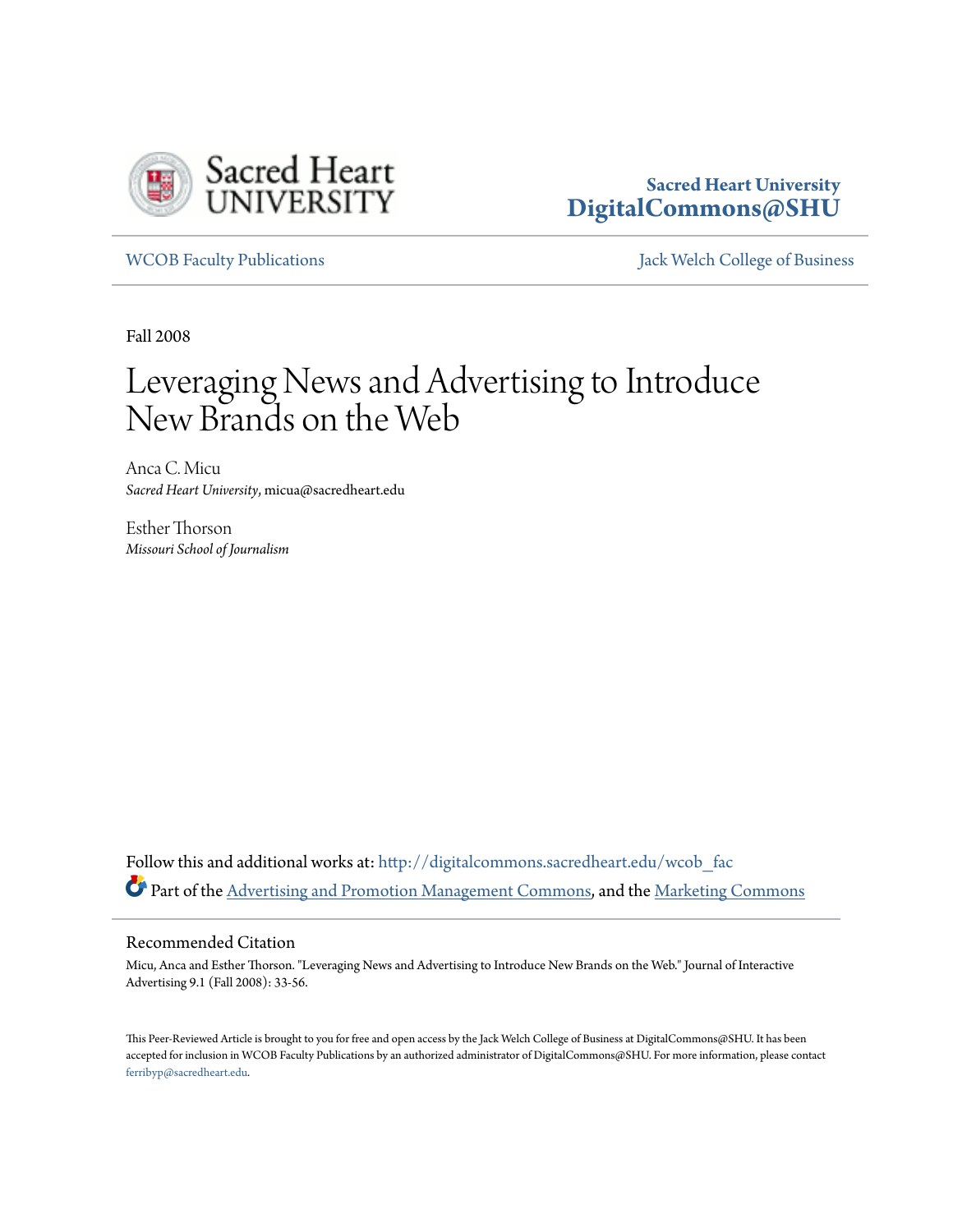# **LEVERAGING NEWS AND ADVERTISING TO INTRODUCE NEW BRANDS ON THE WEB**

# **Anca Cristina Micu, Esther Thorson**

**ABSTRACT:** Previous studies using the integrated marketing communications framework have examined the increased effectiveness of combining either multiple media or different tactics when promoting a brand. This study considers integrating advertising and publicity to promote an unknown brand on the Internet. Experiment results indicate that when exposure to advertising combines with exposure to objective news about a new brand, effectiveness increases in terms of both brand attitudes and behavioral intentions. For sequencing exposures for technical brands, the news-then-advertising condition offers more effectiveness than the reverse sequence. When introducing non-technical brands on the Web though, using advertising first is more effective in terms of brand attitudes.

**Keywords:** Integrated marketing communications, Internet advertising, news.

The idea of integrated marketing communications (IMC) quickly won over brand managers, as it promised a unified brand image and superior effectiveness for marketing communications efforts. The difficulty rested with its implementation. Whether considered just a philosophy or an actual process, IMC has been understood and interpreted differently by scholars and practitioners who have studied it for either academic or industry purposes (Duncan and Everett 1993). The definition of IMC adopted in this study comes from Kitchen and Schultz (1998, p. 469): "IMC is a concept of marketing communications planning that recognizes the added value of a comprehensive plan that evaluates the strategic roles of a variety of communications disciplines (for example general advertising, direct response, sales promotion, and public relations) . . . and combines these disciplines to provide clarity, consistency, and maximum communications impact."

The notion of synergy is central to most arguments for integrating marketing communications tactics (Duncan and Everett 1993). While searching for previous studies that tested for synergistic effects in an IMC context, we found that more studies addressed the effects of integrating media rather than the "disciplines" that Kitchen and Schultz (1998) mention in their definition of IMC. Various studies from the public relations field consider publicity superior to advertising, in terms of credibility (Cameron 1994; Hallahan 1999), but few studies investigate brand communications synergy that integrates advertising and publicity (Stammerjohann et al. 2005). Furthermore, we find no other studies that consider a synergistic effect resulting from combining advertising and publicity on the Internet.

Noting the growing popularity of the Internet as a promotional medium, Putrevu and Lord (2003) stress the need to examine the effects of Internet marketing communications. They list three Internet brand communication sources: advertisements, Web sites, and viral messaging (banners and pop-up ads fall under the advertisement category). Pop-up ads occur less frequently online due to blocking software, but banner ads remain common online and appear in various standardized sizes. Banner ads increase brand recognition and intention to purchase, even when the user does not click on the banner to access the brand's Web site (Briggs and Hollis 1997; Manchanda et al. 2006).

Banner ads are highly visual and feature little text (copy), whereas news stories or publicity are largely verbal and often feature only or mostly text. When comparing the effects of online brand exposure to banner ads, news stories, or both, we therefore must consider the difference between visual and verbal content. Shank and Abelson (1995) stress that stories are crucial for people to acquire and memorize information. According to social comprehension theory, people spontaneously construct a mental simulation to comprehend information about a stimulus (Wyer and Radvansky 1999), called an event model (Wyer, Adaval, and Colcombe 2002), which represent subsets of what cognitive psychologists call mental or situational models (Johnson-Laird 1983; Kintsch 1998; Zwaan and Radvansky 1998). Mental models contain both verbal and nonverbal components. According to Wyer and Radvansky (1999), the image components of a mental model are obligatory, but verbal components are optional. They further state that people who see images or visuals are unlikely to assign verbal labels to their observations, whereas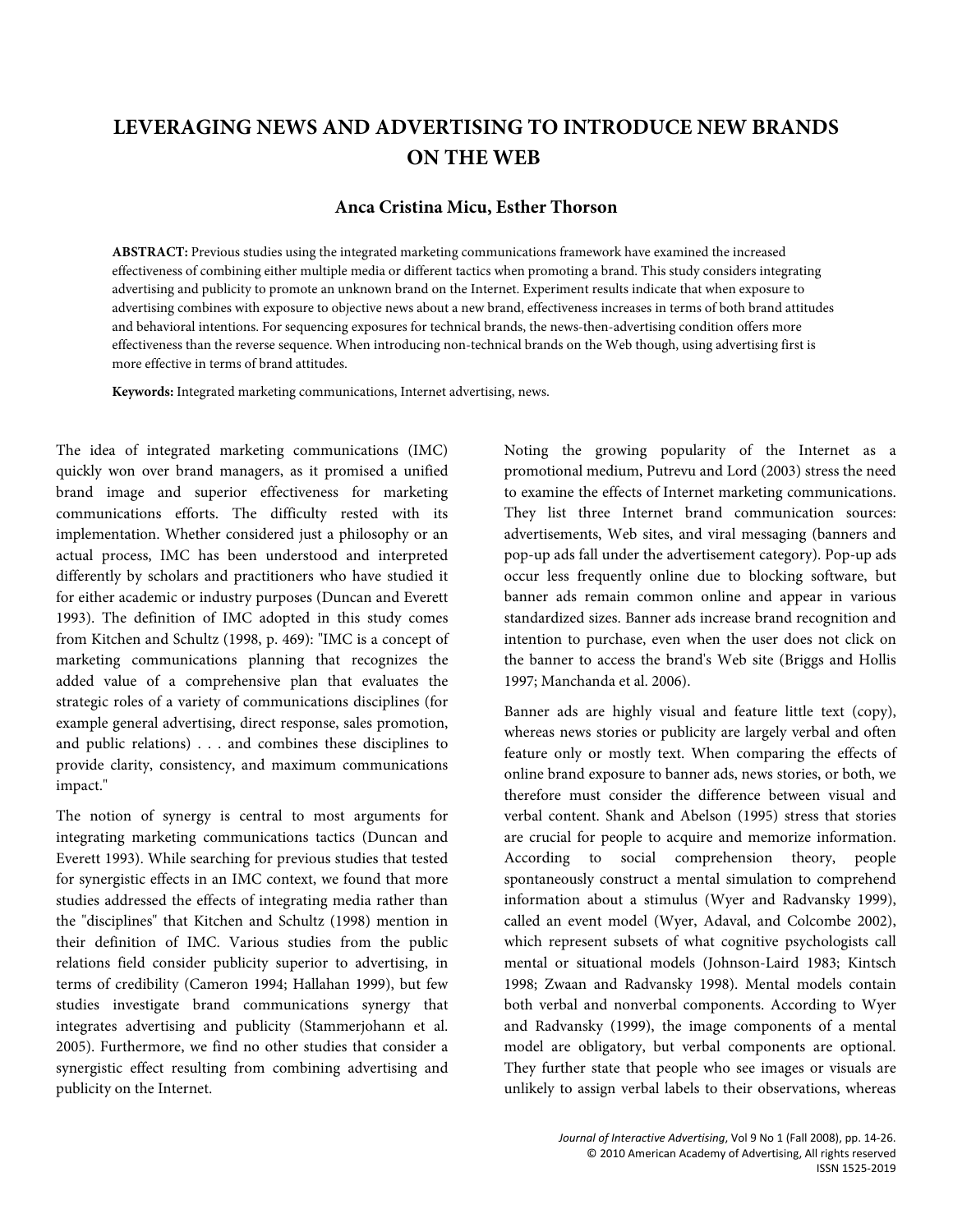people who read a story may spontaneously form mental pictures of the events described and thereby elaborate features of the events that were not specified in the verbal description. Therefore, exposing consumers to brands through news articles may generate a more extensive mental model that includes both the information provided in the text and additional information inferred by the reader.

In a study of how consumers generate their own narratives about brands after being exposed to narrative promotional messages, Escalas (2004) concludes that mental models created in consumers' minds help them interpret brand meaning and generate positive brand attitudes through self-brand connections. In turn, we expect exposure to a news story only or to both news and advertising about the brand (regardless of the order) to generate more positive brand attitudes and behavioral intentions than would repetitive exposure to banner ads only.

## **HYPOTHESES**

#### **Third-Party Endorsement**

In addition to their superiority over banner ads because of their narrative format, news stories should benefit from the endorsement of the news outlet, which makes them appear more credible than advertising. According to the third-party endorsement concept, publicity adopts a news format and therefore borrows the credibility from which news stories benefit (Cameron 1994; Hallahan 1999; Linning 2004). Consumers exposed to brand messages in a news format know that a third party, namely, the news outlet through journalists and editors, has checked the accuracy of the publicity message before publishing it. Scarce empirical research suggests that a news format enhances learning and recall (Cameron 1994), more positive attitudes (Salmon et al. 1985; Straughan, Bleske, and Zhao 1996), and behavioral intentions (Straughan, Bleske, and Zhao 1996). Positive publicity for a brand in the form of a news release is likely to influence consumers' attitudes toward ads and brands, because consumers use the most credible information available (Stammerjohann et al. 2005).

On the Internet, people have become expert, skeptical processors of advertisements. The moment they classify a communication message as an advertisement, without any conscious effort, they either extract from it what is useful or abandon it (Gallagher, Foster, and Parsons 2001). Alternatively, if people classify a communication as a news article rather than an advertisement, they may process it more attentively. Therefore, an integrated campaign should benefit from the synergistic effect between publicity and advertising and generate more positive brand attitudes than a campaign that solely uses advertising.

#### **Synergy in Marketing Communications**

A synergistic effect occurs when a campaign uses a combination of tactics to yield more positive brand attitudes than the sum of individual efforts' effects. Synergies exist among brand messages conveyed through different media (Chang and Thorson 2004; Confer and McGlathery 1991; Edell and Keller 1989, 1999; Naik and Raman 2003) and among marketing communications tactics such as sales promotions and retail advertising (Lemon and Nowlis 2002) or personal selling and advertising (Gopalakrishna and Chatterjee 1992). Whether across media or tactics, synergistic effects occur because of the variation in exposure to the brand message, caused by using either different media (Chang and Thorson 2004; Pechmann and Stewart 1989) or different message formats that correspond to the tactics employed (Stammerjohann et al. 2005; Unnava and Burnkrant 1991). People pay equal attention to the different messages and then process the messages carefully to reach an integrated conclusion (Chaiken and Maheswaran 1994).

According to encoding variability theory, variation in exposure leads to increased processing of the message by consumers, because each message generates a different memory trace (Stammerjohann et al. 2005; Unnava and Burnkrant 1991). Hence, the network of memory traces that relate to a brand (Zaltman 2003) or the mental model of the brand (Wyer and Radvansky 1999) expands, increasing brand recall likelihood through the wealth of items in memory that might act as recall triggers. Not only do they have the brand message more accessible in their memory, but people exposed to an integrated campaign are more motivated to attend to the varied (source or format) brand messages than they would be if exposed repetitively to the very same brand message (Chang and Thorson 2004; Unnava and Burnkrant 1991).

Deficient processing theory makes the same predictions regarding the superior effectiveness of exposure to varied rather than repetitive brand messages. This alternative explanation relies on the inferior effectiveness of repetitive exposure to a single message, because the strong mental representation from the first exposure creates the false belief that the person already has learned information about the brand (Appleton-Knapp, Bjork, and Wickens 2005). Additional (synergistic) effects result when people encounter a "new" brand message during each exposure and therefore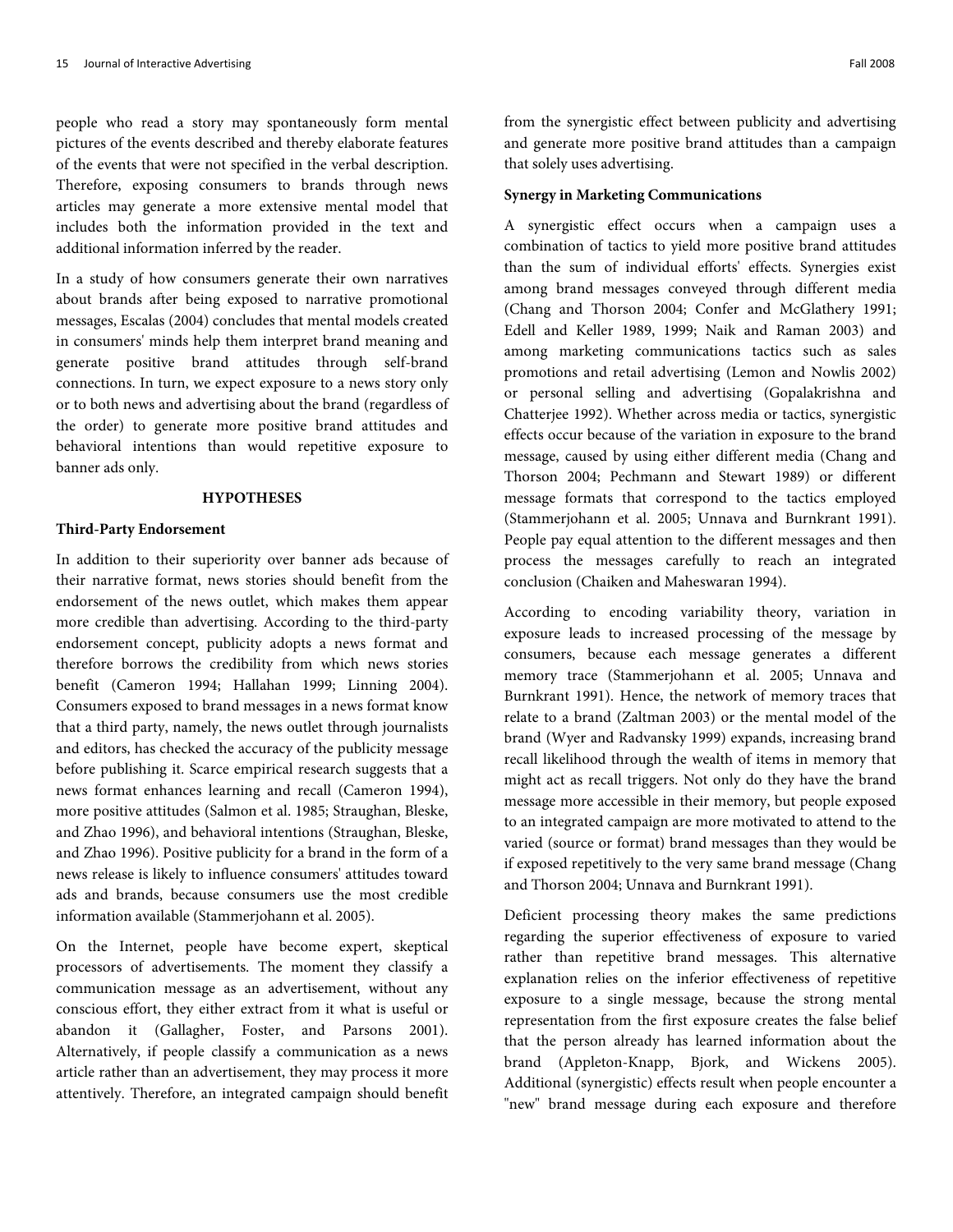attend to it more carefully than they would if they encountered the same message repetitively.

#### **Advertising and Publicity Synergies**

Both academics and practitioners believe in the advantages of synergy between advertising and publicity, but demonstrating these effects in a laboratory or field study has proven difficult (Chang and Thorson 2004). A few studies compare advertising and publicity by assessing the effectiveness of each separately (see Loda and Carrick Coleman 2005), and even fewer studies consider the synergistic brand communications effect of advertising and publicity being used together. Using an experimental design, Stammerjohan and colleagues (2005) ask student participants to read news stories and view print ads or read news stories and listen to radio ads for two existing brands: Amex and Oreck. The participants reviewed both positive and negative news stories for both brands. Yet for Amex, the authors found no effect of news story valence on either attitude toward the ad or attitude toward the brand, whereas for Oreck, which was considered less familiar to college students, they recorded significantly more positive attitudes toward both the ad and the brand among the group exposed to a positive news story. These authors conclude that for unfamiliar brands, a synergistic condition-namely, positive print publicity followed by radio advertising-results in improved attitude toward the ad and brand. Furthermore, examining the effects of brand familiarity on repetition effectiveness, Campbell and Keller (2003) find that attitude toward the ad influences attitude toward the brand, especially for unfamiliar (fictitious) brands. In two experiments using both television and Internet ads, the repetition of advertising attributed to a fictitious brand provides decreased effectiveness compared with a situation in which the ads tout familiar brands.

In turn, we formulate our first two hypotheses pertaining to the promotion of new/unfamiliar brands online on the basis of (1) the superior effectiveness (attitude toward the ad and toward the brand) of publicity compared with advertising because of its format (narrative) and credibility and (2) the poorer effectiveness of repetitive advertising compared with a combination of publicity and advertising.

**H1:** When promoting new brands on the Internet, publicity followed by advertising results in greater attitude toward the ad than does advertising followed by publicity or advertising alone.

**H2:** When promoting new brands on the Internet, publicity alone and publicity followed by advertising result in greater attitudes toward the brand than does advertising followed by publicity or advertising alone.

In addition, when they study intention to purchase in addition to attitude toward the brand, Loda and Carrick Coleman (2005) specifically consider whether the sequence of advertising and publicity matters. Using print ads and magazine articles for tourist destinations in four exposure conditions (i.e., advertising only, advertising then publicity, publicity then advertising, and publicity only), they find no conclusive results for attitude toward the tourist destination (brand). However, the publicity-only and publicity-thenadvertising conditions yield significantly greater intention to purchase. Thus, we further consider behavioral intentions as a potential result of the different exposure situations involving advertising, publicity, or both.

**H3:** When promoting new brands on the Internet, publicity alone and publicity followed by advertising result in greater intentions to purchase than does advertising followed by publicity or advertising alone.

Finally, examining advertising and publicity online, Wang (2006) asks tennis players to evaluate ads and articles promoting tennis racquets in terms of trust, attitude toward the ad/article, and message believability. Although this study provides a relevant example of research conducted on the Internet, Wang fails to record the combined or synergistic effect of advertising and publicity on dependent variables, such as attitude toward the brand and purchase intention. Perceived trust appears higher for and attitudes more positive toward the articles than the ads in Wang's study, but message believability is not higher when the respondents evaluate articles rather than advertisements. This counterintuitive finding suggests our third hypothesis. That is, we consider Wang's finding an exception, limited to his study, and use third-party endorsement theory and Stammerjohann and colleagues' (2005) findings to hypothesize that advertising message believability is greater when advertising and publicity are integrated than when advertising is repetitive.

**H4:** When promoting new brands on the Internet, advertising message believability is greater with a combination of publicity followed by advertising and advertising followed by publicity, in that order, than when using advertising alone.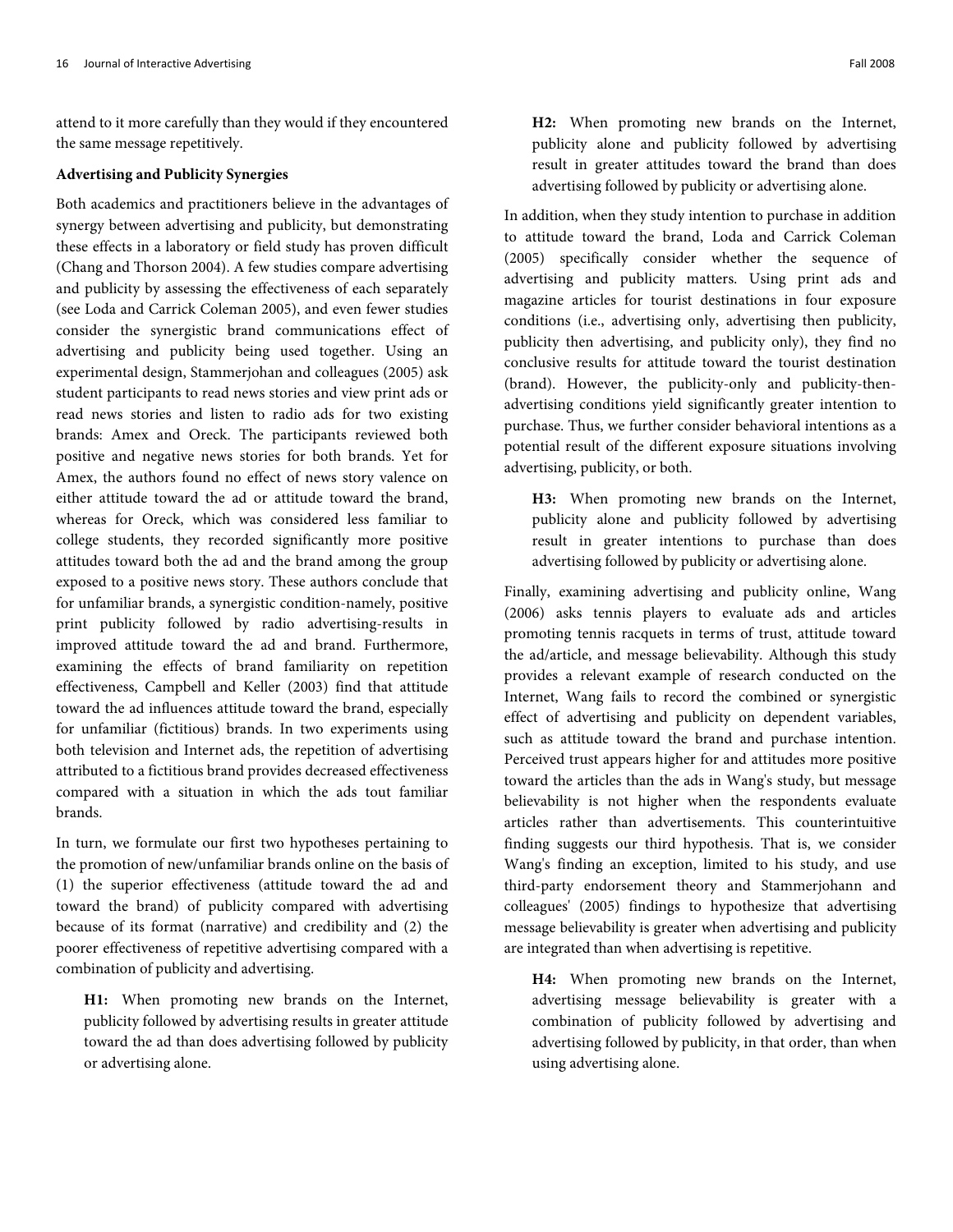#### **METHOD**

We create a 4 (experimental condition, between-subjects)  $\times$  4 (product, within-subjects) mixed-design experiment to assess the differences among four exposure conditions to a new brand on the Internet, using advertising, publicity as objective news, or both. Specifically, to examine the synergistic effects that result from combining advertising with publicity, as opposed to repetitive exposure, and control for order effects, we employ the following exposure conditions: ad-ad, ad-thenarticle, article-then-ad, and article-article. We select four product categories for this experiment (MP3 player, candy, DVD player, and sports shoes) because of their relevance for college students.

When designing the stimuli, we developed fictitious brand names for each product to control for any preexisting attitudes that might confound the results had we used known brands. We also created ads and news articles for each of the four fictitious brands.

**Stimulus materials.** The banner ads feature simple visuals and minimal copy that mentions the product category and the brand name. The articles for the publicity treatment are similar in length and adopt an objective news tone. The articles start with the date, a headline, and a fictional reporter name and mention the product category and brand name in the main text. We provide both the ads and the articles in the Appendix. Manipulation checks in a pretest with 36 participants who viewed the stimulus items from a list of ads and stories verify that all stimulus materials represent typical banner ads (t(35) = .61,  $p = .572$ ) or news stories (t(35) = .78,  $p$ = .442). Filler ads and articles with other fictional brands appear on the same pages with the target ads and articles. In addition, cartoons serve as fillers between the Web pages that contain ads or articles.

**Experimental design.** A professional computer programmer created the experimental Web site, which underwent usability testing before being made accessible online. The participants accessed the experimental site from a computer terminal of their choice (i.e., where they would normally browse the Internet) and saw one of four versions (corresponding to the four exposure conditions), determined by random order. To ensure sufficient participants per condition, we use forced random assignment, such that each of the four groups includes at least 32 participants, after which we randomly assign additional participants to the four groups without restrictions. As counterbalances, the four ads and four articles within the

treatments were programmed to appear in random order as participants accessed the site.

To ensure active participation, we ask subjects to vote for specific articles or ads according to predefined criteria (i.e., newsworthiness of the articles and design-brand name match for the ads). To detect participants who might skip reading the articles, the Web site and its corresponding database record the time each respondent spent on each page.

After viewing the ads and reading the articles, participants reached a page with a questionnaire that asked about their attitudes toward the ads and brands they saw, their intention to purchase those brands, and questions about message believability and demographic information. Participants in the repetitive advertising condition answered a version of the questionnaire without questions about the articles, and those exposed only to the publicity condition did not receive any questions pertaining to ads.

**Sample and data collection.** Subjects were 634 students from a large Midwestern U.S. university. This convenience sample comes from a homogenous population of students interested in the online environment. Participants were recruited via email from three large classes. According to a power analysis table, which indicates sample size as a function of power, effect size, and significance level (Keppel 1991), the minimum sample size needed for a power level of .90, an effect size of .06, and a significance level of .05 is 57 participants. More than 100 participants appear in each treatment group that corresponds to the four exposure conditions.

**Dependent variables.** The dependent variables used to measure brand communication effectiveness are attitude toward the ad, attitude toward the brand, intention to purchase, and message believability. As we show in Tables 1 and 2 respectively, we gather the attitude toward the ad and attitude toward the brand measures using a factor analysis for all four brands and obtain a Cronbach's alpha of greater than .8 for each. The three semantic differential scales that measure attitude are bad/good, pleasant/unpleasant, and favorable/unfavorable.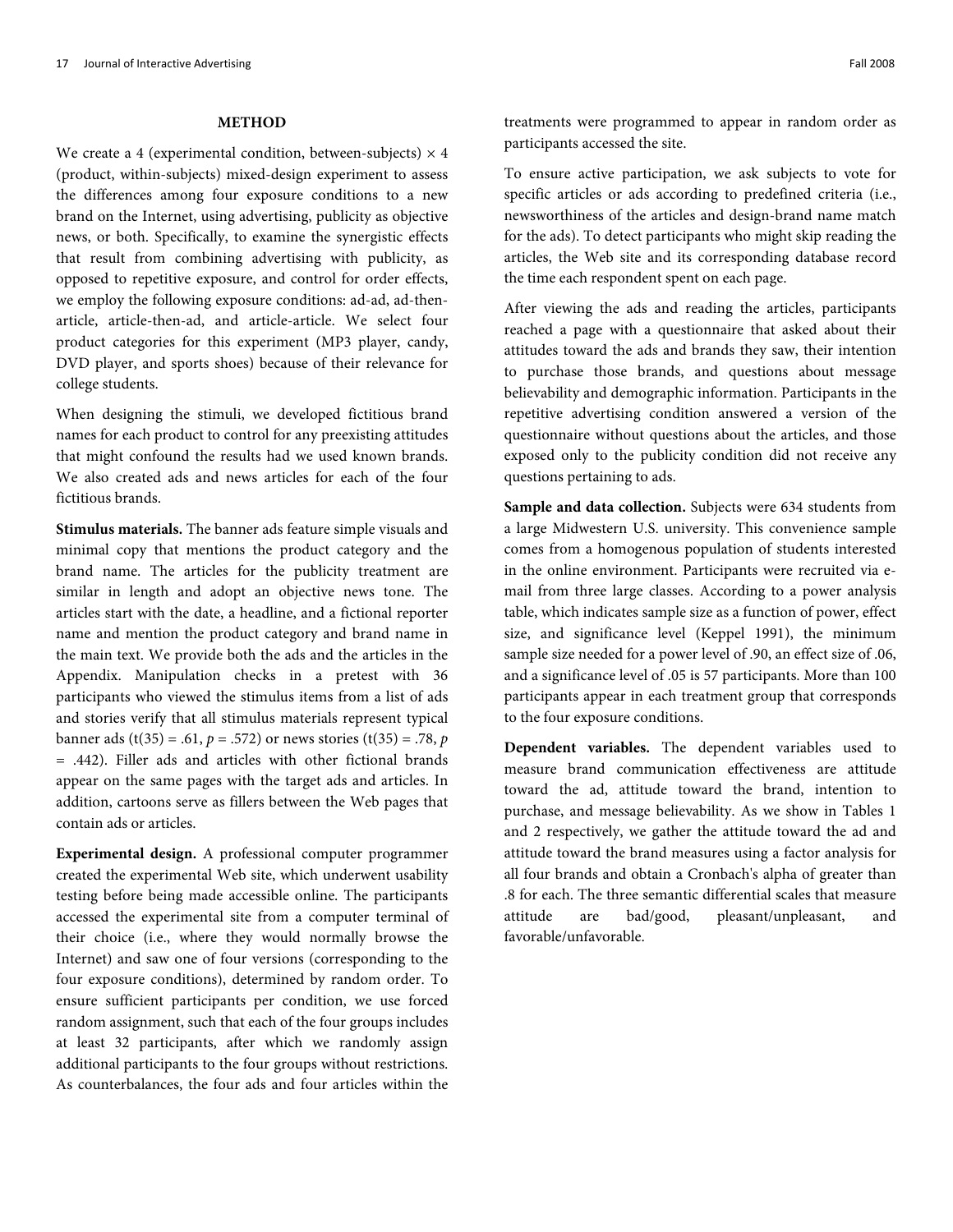# **Table 1. Factor Analysis Loadings and Reliability for Attitude Toward the Ad Variables**

| Item <sup>a</sup>                                                                                 | Loading | Alpha | Variance<br>Explained<br>(% ) |
|---------------------------------------------------------------------------------------------------|---------|-------|-------------------------------|
|                                                                                                   |         |       |                               |
| <b>Attitude Toward Sonex MP3</b><br>Player Ad                                                     |         | .81   | 72.76                         |
| Sonex Ad Bad/Good                                                                                 | .869    |       |                               |
| Sonex<br>Ad<br>Unfavorable/Favorable                                                              | .871    |       |                               |
| Sonex<br>Ad<br>Unpleasant/Pleasant                                                                | .818    |       |                               |
|                                                                                                   |         |       |                               |
| Attitude Toward Sweeteez<br><b>Candy Ad</b>                                                       |         | .86   | 78.86                         |
| Sweeteez Ad Bad/Good                                                                              | .898    |       |                               |
| Ad<br>Sweeteez<br>Unfavorable/Favorable                                                           | .925    |       |                               |
| Ad<br>Sweeteez<br>Unpleasant/Pleasant                                                             | .839    |       |                               |
|                                                                                                   |         |       |                               |
| Attitude Toward RoVision<br><b>DVD Player Ad</b>                                                  |         | .82   | 73.37                         |
| RoVision Ad Bad/Good                                                                              | .911    |       |                               |
| RoVision<br>Ad<br>Unfavorable/Favorable                                                           | .883    |       |                               |
| RoVision<br>Ad<br>$\ensuremath{\mathsf{Unplexant}}\xspace/\ensuremath{\mathsf{Pleaseant}}\xspace$ | .770    |       |                               |
|                                                                                                   |         |       |                               |
| Attitude<br>Toward<br>Talpa<br><b>Sports Shoes Ad</b>                                             |         | .87   | 79.66                         |
| Talpa Ad Bad/Good                                                                                 | .896    |       |                               |
| Talpa<br>Ad<br>Unfavorable/Favorable                                                              | .907    |       |                               |
| Ad<br>Talpa<br>Unpleasant/Pleasant                                                                | .875    |       |                               |
|                                                                                                   |         |       |                               |

| <sup>a</sup> Extraction method: principal |  |  |
|-------------------------------------------|--|--|
| component analysis.                       |  |  |

# **Table 2. Factor Analysis Loadings and Reliability for Attitude Toward the Brand Variables**

| Item <sup>a</sup>                                       | Loading | Alpha | Variance<br>Explained (%) |
|---------------------------------------------------------|---------|-------|---------------------------|
|                                                         |         |       |                           |
| Toward<br>Attitude<br><b>Sonex</b><br><b>MP3 Player</b> |         | .89   | 82                        |
| Sonex Ad Bad/Good                                       | .949    |       |                           |
| Sonex<br>Ad<br>Unfavorable/Favorable                    | .964    |       |                           |
| Ad<br>Sonex<br>Unpleasant/Pleasant                      | .794    |       |                           |
|                                                         |         |       |                           |
| <b>Attitude Toward Sweeteez</b><br>Candy                |         | .86   | 78.86                     |
| Sweeteez Ad Bad/Good                                    | .904    |       |                           |
| Sweeteez<br>Ad<br>Unfavorable/Favorable                 | .913    |       |                           |
| Sweeteez<br>Ad<br>Unpleasant/Pleasant                   | .830    |       |                           |
|                                                         |         |       |                           |
| <b>Attitude Toward RoVision</b><br><b>DVD</b> Player    |         | .80   | 73.44                     |
| RoVision Ad Bad/Good                                    | .880    |       |                           |
| RoVision<br>Ad<br>Unfavorable/Favorable                 | .874    |       |                           |
| RoVision<br>Ad<br>Unpleasant/Pleasant                   | .815    |       |                           |
|                                                         |         |       |                           |
| Attitude<br>Toward<br>Talpa<br><b>Sports Shoes</b>      |         | .88   | 80.59                     |
| Talpa Ad Bad/Good                                       | .921    |       |                           |
| Ad<br>Talpa<br>Unfavorable/Favorable                    | .919    |       |                           |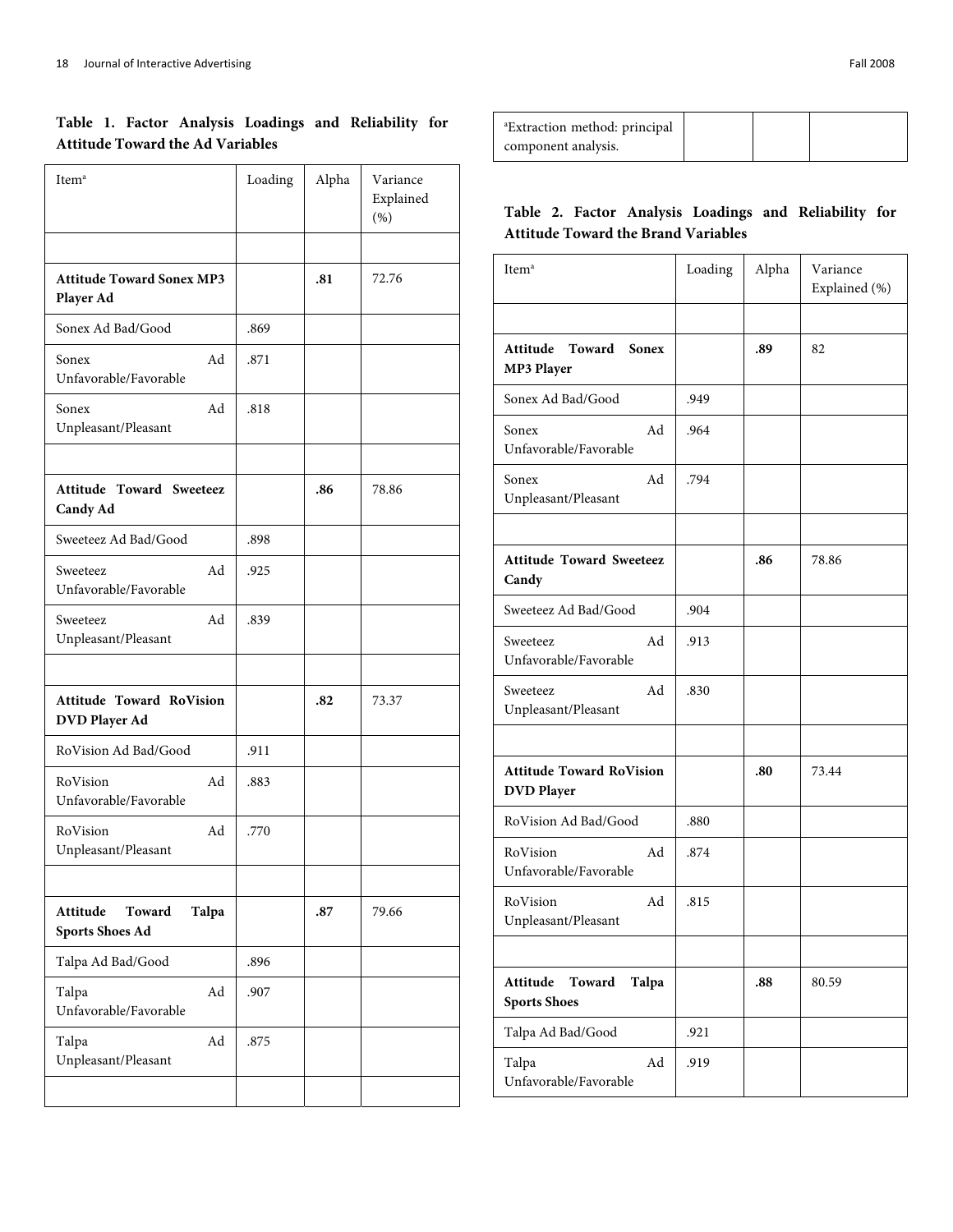| Talpa<br>Unpleasant/Pleasant                                     | Ad | .852 |  |  |
|------------------------------------------------------------------|----|------|--|--|
|                                                                  |    |      |  |  |
| <sup>a</sup> Extraction method: principal<br>component analysis. |    |      |  |  |

**Analysis.** We use multivariate analysis of covariance (MANCOVA) to test the hypotheses. Furthermore, we apply a repeated measures MANCOVA to compare the four exposure conditions for each of the four dependent variables.

## **RESULTS**

Of the 634 participating students, only 583 remained for our analysis after data screening. Of these, 43% are men and 57% are women. We split the participants evenly split among conditions, with 142 (24.36%) seeing ads only, 143 (24.53%) viewing ads followed by articles, 148 (25.39%) being exposed to articles then ads, and 150 (25.73%) reading articles only.

#### **Attitude Toward the Ad Across Conditions**

With our first hypothesis, we propose that participants who read news stories first and then see ads should have a more positive attitude toward the ad than those who see ads, followed by news articles, as well as a higher attitude than participants who view repetitive advertising only. The results indicate that participants differ significantly  $(F(2, 353) = 6.85,$ *p* < .00) in their attitude toward the ad when exposed to advertising, whether in combination with publicity or not. Pairwise comparisons among the three groups (i.e., see repetitive ads, read news stories and see ads, and see ads and then read news stories) reveal that participants in the repetitive advertising condition have a significantly less positive attitude toward the ad than do participants in the two synergistic conditions in which both an ad and a news article appear. No significant difference emerges between the two integrated conditions in terms of participants' recorded attitude toward the ad. Thus, our first hypothesis receives partial support.

#### **Attitude Toward the Brand Across Conditions**

Our second hypothesis proposes that participants who read only news stories about the brands and those who read news stories first and then see ads should have more positive attitudes toward the brand than those who see the ads first followed by news articles or view repetitive advertising only. We find significant differences among the four conditions in terms of attitude toward the brand  $(F(3, 573) = 10.52, p <$ .000). As Table 4 shows, participants exposed to news stories

only score significantly higher on attitude toward the brand than do the participants in any of the other conditions. In addition, participants in the ad-then-article and article-thenad synergistic conditions score higher than do participants in the repetitive advertising condition (see Table 3). As Table 5 reveals, pairwise comparisons do not indicate the significant superiority of either synergistic condition. Thus, we find support for  $H_2$ . Participants' attitude toward the brand also differs among the four brands. As we show in Figure 1, the pattern across conditions remains similar for the two more technical brands (Sonex MP3 player and RoVision DVD player) and for the two less technical brands (Sweeteez candy and Talpa sports shoes).

#### **Figure 1. Group Means for Attitude toward the Brand**

Attitude Toward the Brand Across Conditions



**Table 3. Attitude Toward the Brand across Four Groups** 

|                                        | Groups              | Mean | <b>SD</b> | N   |
|----------------------------------------|---------------------|------|-----------|-----|
| Attitude toward<br>Sonex<br>MP3 player | Ad-Ad               | 2.59 | 0.71      | 139 |
|                                        | $Ad-$<br>Article    | 2.60 | 0.49      | 141 |
|                                        | Article-<br>Ad      | 2.78 | 0.53      | 147 |
|                                        | Article-<br>Article | 2.86 | 0.54      | 150 |
|                                        |                     |      |           |     |
| Attitude toward Sweeteez<br>candy      | Ad-Ad               | 2.76 | 0.79      | 139 |
|                                        | $Ad-$               | 2.96 | 0.70      | 141 |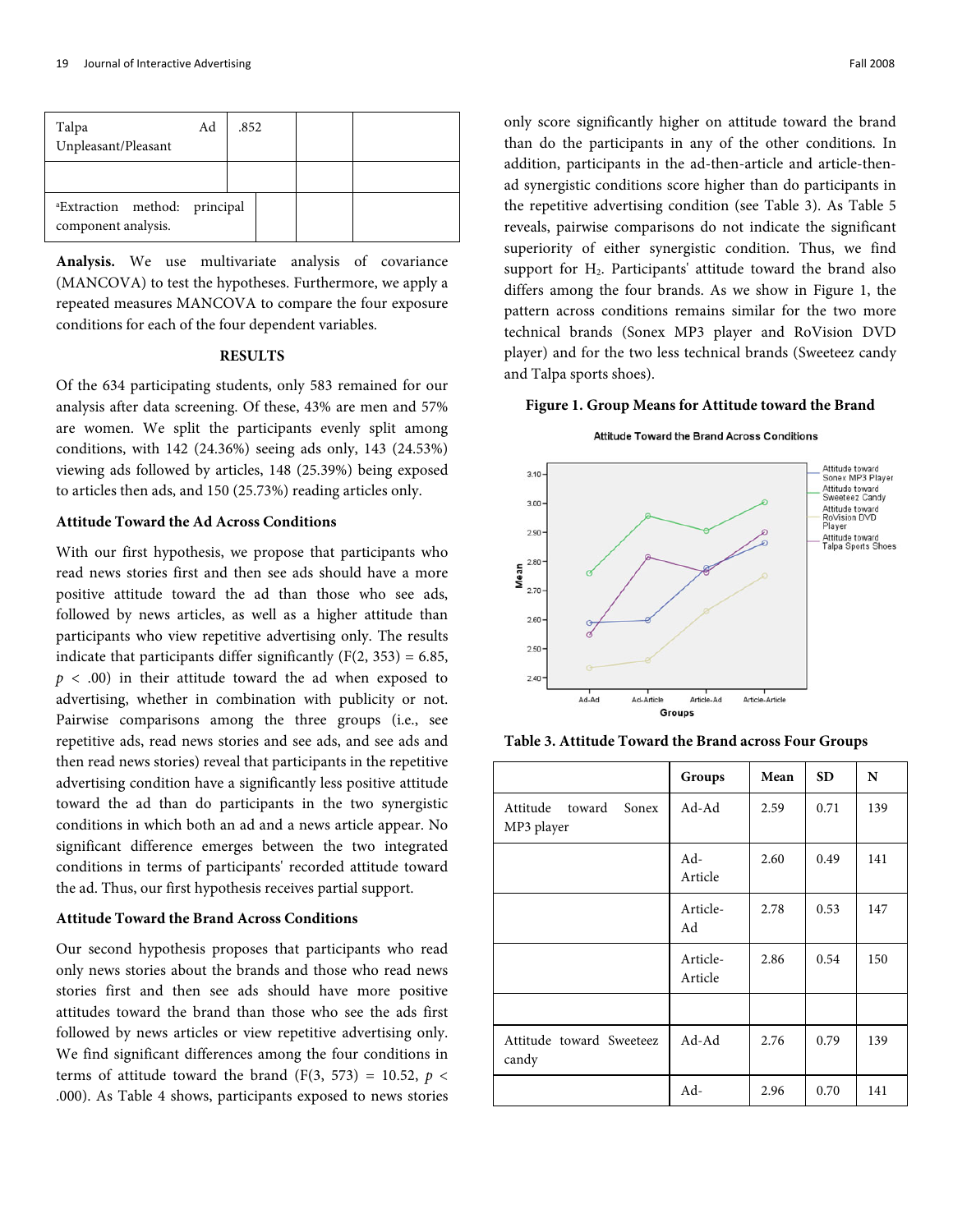|                                          | Article             |      |      |     |
|------------------------------------------|---------------------|------|------|-----|
|                                          | Article-<br>Ad      | 2.91 | 0.71 | 147 |
|                                          | Article-<br>Article | 3.00 | 0.60 | 150 |
|                                          |                     |      |      |     |
| Attitude toward RoVision<br>DVD player   | Ad-Ad               | 2.43 | 0.71 | 139 |
|                                          | $Ad-$<br>Article    | 2.46 | 0.62 | 141 |
|                                          | Article-<br>Ad      | 2.63 | 0.58 | 147 |
|                                          | Article-<br>Article | 2.75 | 0.55 | 150 |
|                                          |                     |      |      |     |
| Attitude toward<br>Talpa<br>sports shoes | Ad-Ad               | 2.55 | 0.74 | 139 |
|                                          | Ad-<br>Article      | 2.82 | 0.73 | 141 |
|                                          | Article-<br>Ad      | 2.76 | 0.76 | 147 |
|                                          | Article-<br>Article | 2.90 | 0.72 | 150 |

**Table 4. Multivariate Tests of Between-Subject Effects Across Participants for Attitude Toward the Brand** 

| Sourc<br>e | Depende<br>nt<br>Variable                    | <b>SS</b> | Df              | <b>MS</b> | F    | Significanc<br>e |
|------------|----------------------------------------------|-----------|-----------------|-----------|------|------------------|
| Group<br>S | Attitude<br>toward<br>Sonex<br>MP3<br>player | 8.3<br>1  | 3.0<br>$\Omega$ | 2.7<br>7  | 8.43 | 0.00             |
|            | Attitude<br>toward<br>Sweeteez<br>candy      | 5.0<br>5  | 3.0<br>$\Omega$ | 1.6<br>8  | 3.51 | 0.02             |
|            | Attitude<br>toward                           | 9.4<br>1  | 3.0<br>$\Omega$ | 3.1<br>4  | 8.20 | 0.00             |

|                  | RoVision<br><b>DVD</b><br>player                       |                       |                     |                       |           |      |
|------------------|--------------------------------------------------------|-----------------------|---------------------|-----------------------|-----------|------|
|                  | Attitude<br>toward<br>Talpa<br>sports<br>shoes         | 9.9<br>$\overline{4}$ | 3.0<br>$\theta$     | 3.3<br>$\mathbf{1}$   | 6.14      | 0.00 |
| Gende<br>$\bf r$ | Attitude<br>toward<br>Sonex<br>MP3<br>player           | 0.5<br>5              | 1.0<br>$\mathbf{0}$ | 0.5<br>5              | 1.67      | 0.20 |
|                  | Attitude<br>toward<br>Sweeteez<br>candy                | 8.9<br>$\overline{2}$ | 1.0<br>$\mathbf{0}$ | 8.9<br>$\overline{2}$ | 18.5<br>9 | 0.00 |
|                  | Attitude<br>toward<br>RoVision<br><b>DVD</b><br>player | 1.1<br>7              | 1.0<br>$\mathbf{0}$ | 1.1<br>7              | 3.05      | 0.08 |
|                  | Attitude<br>toward<br>Talpa<br>sports<br>shoes         | 3.3<br>$\overline{4}$ | 1.0<br>$\mathbf{0}$ | 3.3<br>$\overline{4}$ | 6.20      | 0.01 |

# **Table 5. Group Comparisons for Attitude Toward the Brand**

| Condition  | Condition       | M Diff. | (SE)  | p      |
|------------|-----------------|---------|-------|--------|
|            |                 |         |       |        |
| $Ad-Ad$    | Ad-Article      | $-0.17$ | (.07) | $.02*$ |
|            | Article-Ad      | $-0.22$ | (.07) | $.00*$ |
|            | Article-Article | $-0.39$ | (.07) | $.00*$ |
|            |                 |         |       |        |
| Ad-Article | $Ad-Ad$         | 0.17    | (.07) | $.02*$ |
|            | Article-Ad      | $-0.06$ | (.07) | .41    |
|            | Article-Article | $-0.22$ | (.07) | $.00*$ |
|            |                 |         |       |        |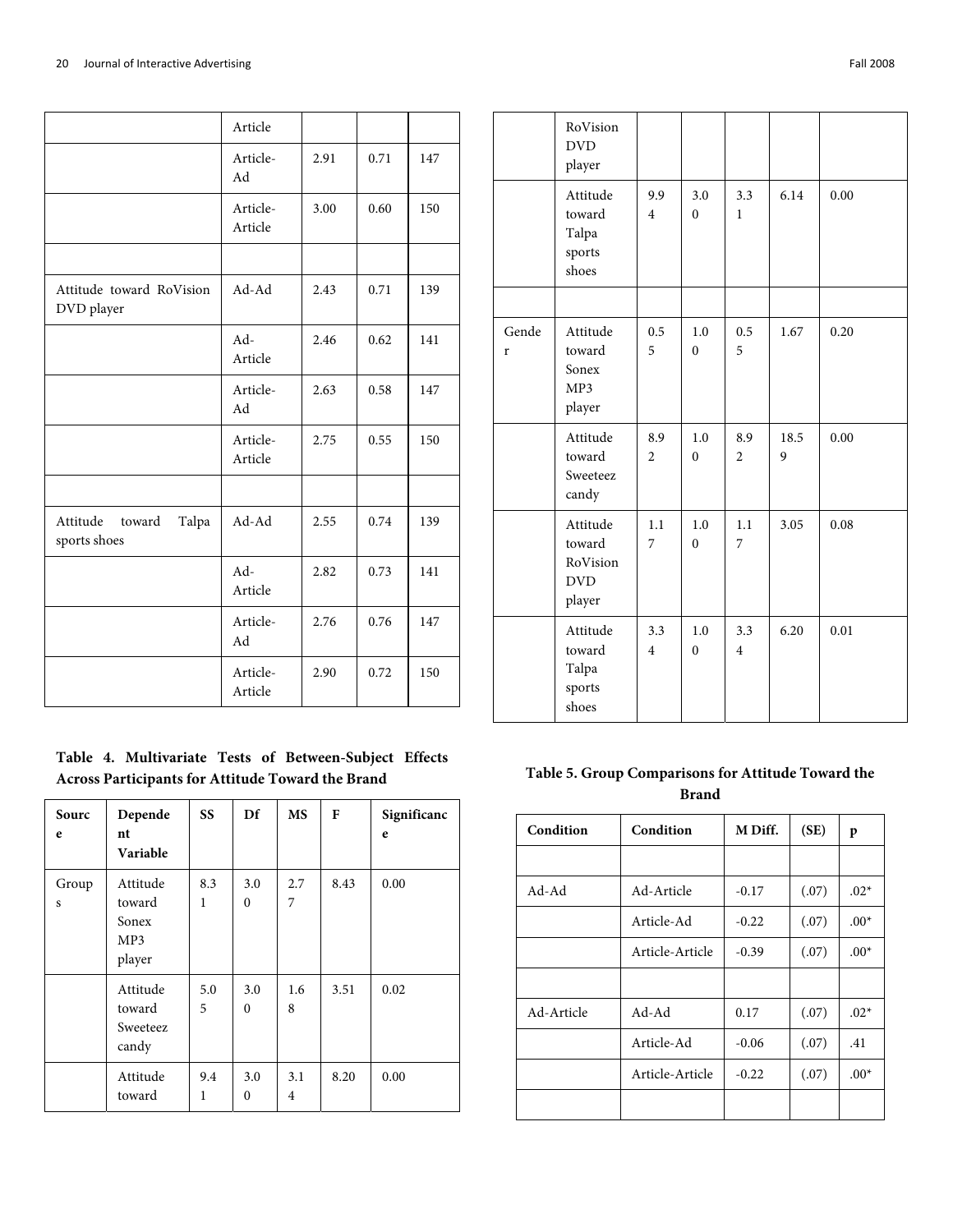| Article-Ad                                        | $Ad-Ad$         | 0.22    | (.07) | $.00*$ |  |  |
|---------------------------------------------------|-----------------|---------|-------|--------|--|--|
|                                                   | Ad-Article      | 0.06    | (.07) | .41    |  |  |
|                                                   | Article-Article | $-0.16$ | (.07) | $.02*$ |  |  |
|                                                   |                 |         |       |        |  |  |
| Article-Article                                   | $Ad-Ad$         | 0.39    | (.07) | $.00*$ |  |  |
|                                                   | Ad-Article      | 0.22    | (.07) | $.00*$ |  |  |
|                                                   | Article-Ad      | 0.16    | (.07) | $.02*$ |  |  |
|                                                   |                 |         |       |        |  |  |
| *Mean difference is significant at the .05 level. |                 |         |       |        |  |  |

Furthermore, gender represents a significant overall covariate  $(F(1,573) = 6.17, p < .03)$ , as are interest in MP3 players, candy, DVD players, and sports shoes for each of the four repeated measures. The more interested our respondents are in the product category, the higher they score on attitude toward the newly presented brands.

#### **Purchase Intentions Across Conditions**

In our third hypothesis, we predict that participants who read news stories about the brands and those who read news stories first and then view ads will record a higher intention to purchase the brands than those who see ads first followed by news articles or those exposed only to repetitive advertising. Our third MANCOVA indicates that participants in the four conditions differ in terms of their inclination to purchase the brands  $(F(3,575) = 4.33, p < .005)$ , such that those in the two synergistic conditions indicate higher purchase intention scores than those in the advertising alone condition. That is, for our sample of participants, repetitive advertising is less effective in generating behavioral intentions than is a combination of publicity and advertising.

With publicity alone, the participants score significantly higher on intention to purchase only for the Sonex MP3 player  $(F = 3.528; p = .015)$  and RoVision DVD player  $(F = 6.284; p = .015)$ .000), compared with the situations in which we combine advertising with publicity or feature ads only.

Moreover, gender again emerges as a significant covariate for our sample of respondents, such that women are more likely to purchase the two nontechnical brands than are men (candy  $F(1,580) = 23.48, p < .000$ ; sports shoes  $F(1,580) = 3.258, p <$ .07). No gender differences appear for the two technical brands in terms of intention to purchase. Interest in MP3 players, as well as in candy, DVD players, and sports shoes,

again provide significant covariates for each of the four repeated measures. The more interested students are in the product category, the more likely they were to purchase the brands we presented.

#### **Ad Message Believability Across Conditions**

Our fourth and last hypothesis posits that ad message believability should be higher when we combine exposure to banner advertising with exposure to brand publicity, rather than when only banner ads appear, such that viewing publicity first should generate higher ad message believability scores than will viewing ads before the news article. Surprisingly, yet consistent with Wang's (2006) findings, our analysis reveals no significant differences across conditions for ad message believability (see Figure 2). Therefore, our fourth hypothesis does not receive support. Ad message believability follows a similar pattern for the two more technical brands, and the two less-technical brands also trace similar ad message believability paths across conditions (see Figure 2). For the two technical brands, the computed means for ad message believability are greatest when publicity is followed by advertising, whereas for the two non-technical brands, the means for ad message believability are higher when advertising is followed by publicity (see Table 6).

#### **Figure 2. Ad Message Believability Across Conditions**

Ad Message Believability Across Conditions



**Table 6. Ad Message Believability Across Conditions**

|                                                    | Groups           | Mean | <b>SD</b> | N   |
|----------------------------------------------------|------------------|------|-----------|-----|
| Player Ad<br>MP3<br>Sonex<br>Message Believability | Ad-Ad            | 2.92 | 1.05      | 142 |
|                                                    | $Ad-$<br>Article | 2.96 | 1.00      | 143 |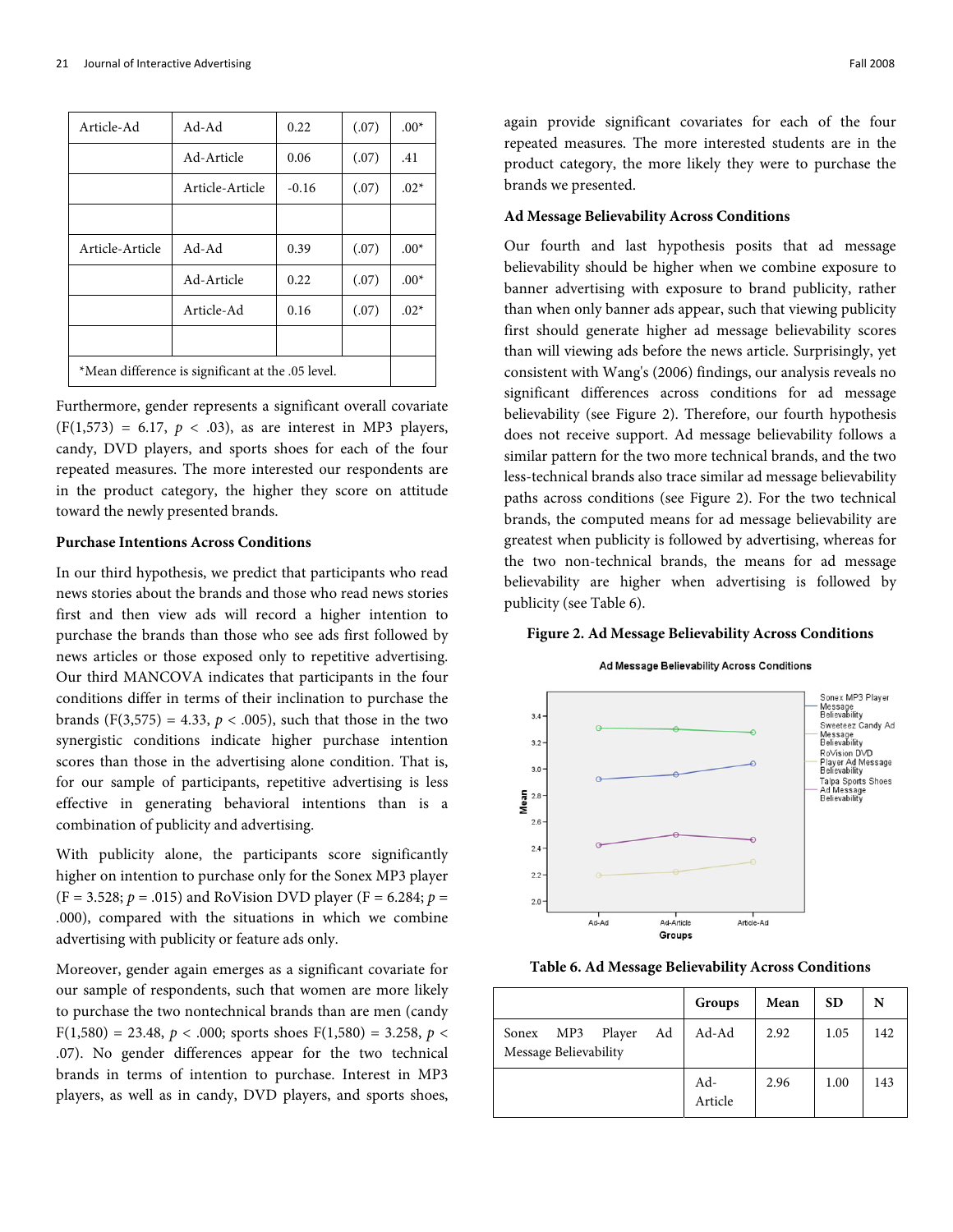| Article-         | 3.04 | 0.90 |     |
|------------------|------|------|-----|
| Ad               |      |      | 146 |
|                  |      |      |     |
| $Ad-Ad$          | 3.31 | 1.09 | 142 |
| $Ad-$<br>Article | 3.30 | 1.00 | 143 |
| Article-<br>Ad   | 3.28 | 1.04 | 146 |
|                  |      |      |     |
| $Ad-Ad$          | 2.20 | 0.66 | 142 |
| $Ad-$<br>Article | 2.22 | 0.57 | 143 |
| Article-<br>Ad   | 2.30 | 0.56 | 146 |
|                  |      |      |     |
| $Ad-Ad$          | 2.42 | 0.68 | 142 |
| $Ad-$<br>Article | 2.50 | 0.65 | 143 |
| Article-<br>Ad   | 2.47 | 0.69 | 146 |
|                  |      |      |     |

#### **FINDINGS AND PRACTICAL IMPLICATIONS**

In this study, we attempt to compare the effectiveness of exposure to an unknown brand on the Internet using banner ads, news articles, or a combination of the two. We measure brand communication effectiveness with three dependent variables: attitude toward the ad, attitude toward the brand, and intention to purchase. We also measure ad message believability to assess whether exposure to both news and advertising about a brand on the Internet has a beneficial effect on the believability of the advertising message. Our hypotheses are based on the idea that a synergistic effect occurs when advertisers integrate two brand communication tactics: advertising and publicity. We draw additional theoretical support for our hypotheses about the superiority of a banner ad-news article combination from consumer information processing and public relations literature.

Our results show that exposing students to a combination of banner ads and news articles is more effective in generating positive ad and brand attitudes on the Internet than is showing them banner ads only. In addition, combining advertising with objective news about the brand generates higher intentions to purchase than does exposing participants to advertising alone.

We also observe a difference between technical and nontechnical brands for this sample of participants with regard to attitude toward the brand across the four conditions. Publicity followed by advertising is more effective for generating positive brand attitudes in the case of the two technical brands (Sonex MP3 player and RoVision DVD player), whereas for the two nontechnical brands (Sweeteez candy and Talpa sports shoes), advertising followed by objective news appears to work better.

Our findings thus support the idea of combining advertising with publicity when trying to maximize brand communication effectiveness in an online environment. The sequence of brand publicity and advertising is especially important for the online environment, where consumers can easily access both. We caution practitioners, however, that this research does not examine established brands, which carry the baggage associated with preexisting meanings, and therefore, our findings are most relevant for new brands.

We also find support for the superiority of a synergistic advertising-publicity condition compared with the use of advertising alone. Testing for a synergistic effect has been an ongoing endeavor for many scholars who have embraced the IMC framework (e.g., Chang and Thorson 2004; Naik and Raman 2004). Our findings encourage managers to coordinate their Internet advertising with news about the brand for a more successful brand communications plan.

In addition to this synergistic effect, we offer a possible explanation for why the news article-banner ad synergy works best for generating higher brand attitudes, namely, combining a visual Internet advertisement format with a narrative about the brand. Exposing participants to a news story about the brand, in addition to a banner ad, may have generated the more positive brand attitudes, because the articles in our study feature only text that provides newsworthy information about the brand in a sequential fashion. In contrast, the banner ads are highly visual and feature little copy. In her study of how consumers generate narratives about brands after exposure to narrative ads, Escalas (2004) concludes that narrative structures help consumers interpret brand meanings and generate positive brand attitudes. Thus, the exposure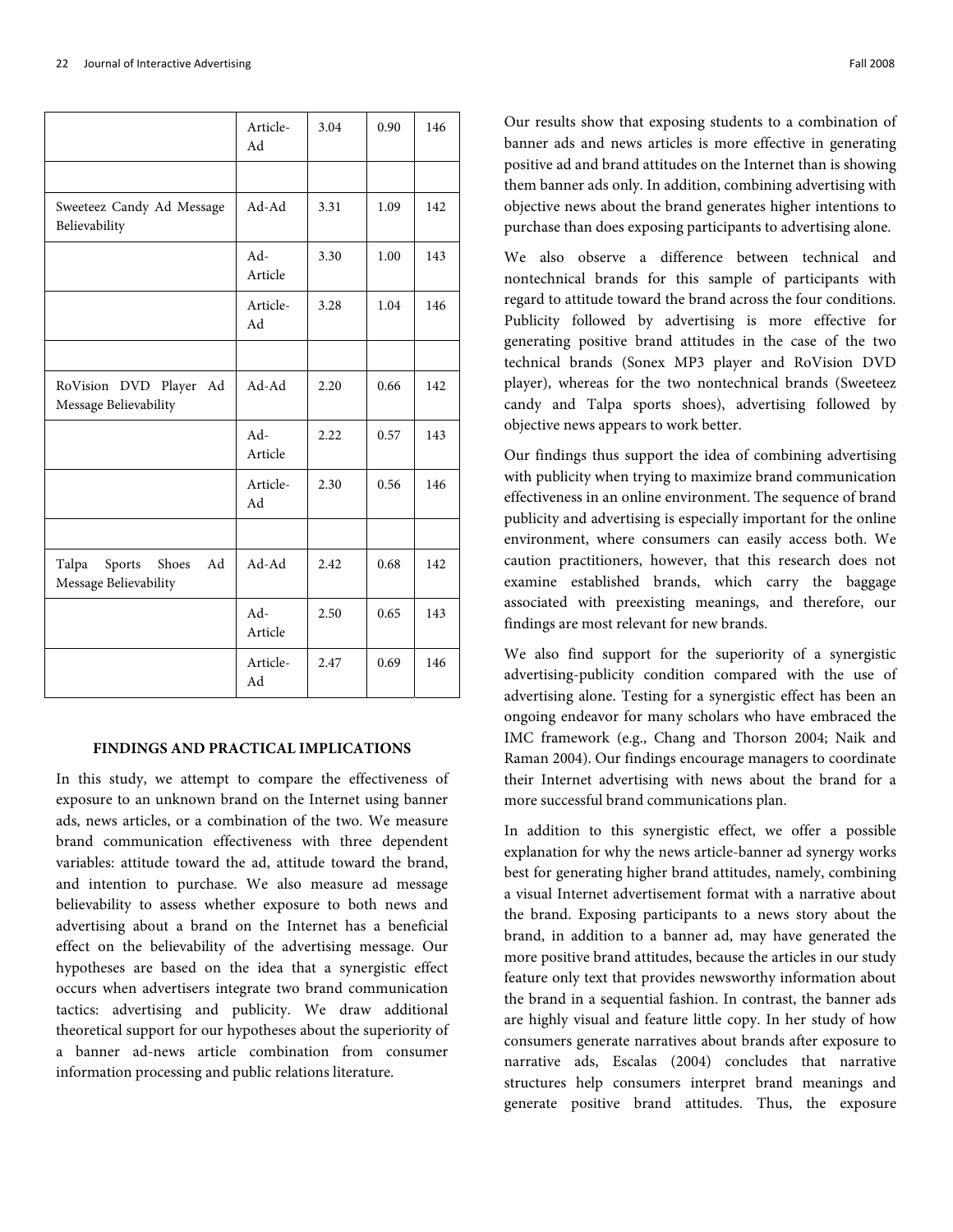conditions for the news story should have generated more positive brand attitudes and behavioral intentions than those without the narrative. Further study is warranted to distinguish between the effects of news articles as opposed to those of narrative advertisement formats. In addition, in the print media environment, readers appear to have a hard time distinguishing advertorials from editorial content (Cameron and Ju-Pak 2000). Given the versatility of the Internet, news articles and narrative advertisements may be even harder to distinguish between for consumers.

To assess whether exposing students to news and banner advertisements about new brands on the Internet has a beneficial effect on the believability of the advertising message, we also measure ad message believability. The third-party endorsement theoretical concept (Cameron 1994; Hallahan 1999) explains why publicity, especially objective news, may be the best tactic to combine with advertising. That is, publicity benefits from the credibility of news stories, which is vital for advertising in an Internet environment in which users likely process messages that they deem not to be advertising more closely. Advertisers should address this aspect of consumer behavior on the Web by developing ads that work well in a low attention processing condition (Heath and Hyder 2004) or designing integrated campaigns that combine advertising with other brand messages, such as publicity.

# **LIMITATIONS AND DIRECTIONS FOR FURTHER RESEARCH**

One limitation of this study relates to the sample of participants. A homogenous population, experienced with the Internet, students are not representative of the general population. To extend the findings beyond college students to the wider Internet-browsing population, further studies should draw a sample of the general population.

As a second limitation, this study uses only fictitious brands as stimuli. Similar to other studies that employ fictitious brands to evaluate brand message effectiveness (e.g., Ang and Lim 2006; Lee and Faber 2007), we consider this approach necessary to prevent the confounding effects of differing levels of prior knowledge and brand experience on participants' responses. However, to evaluate the predictions developed in this study more fully, additional research should examine established brands as well as new ones.

Beyond the effects of brand familiarity, further studies might test different executions of advertisements and news articles that could differ in their argument strength and type. Building

on previous findings about effectiveness, we study banner ads, but Internet advertising appears in various formats, ranging from blogs to viral advertising. Therefore, researchers might examine the brand communications effectiveness of combinations of any of these formats. Several recent studies examine new formats individually (e.g., Chu and Kamal 2008; Porter and Golan 2006). For example, Chu and Kamal (2008) investigate the potential of blogs to influence brand attitudes and find that blogger trustworthiness plays a significant role in the effectiveness of the brand message. Thus, when blogs serve as a promotional medium, exposure to blogs as supplements to news (e.g., by placing links on news sites) should yield increased blogger trustworthiness and therefore more effective brand-related blog postings. Similar to our investigation of the combination of banner ads with news articles, further studies could examine whether the number of news sites that link to a blog increases the blogger's trustworthiness and consequently brand message effectiveness.

#### **REFERENCES**

Ang, Swee Hoon and Elison Ai Ching Lim (2006), "The Influence of Metaphors and Product Type on Brand Personality Perceptions and Attitudes," *Journal of Advertising*, 35 (2), 39-51.

Appleton-Knapp, Sara L., Robert A. Bjork, and Thomas D. Wickens (2005), "Examining the Spacing Effect in Advertising: Encoding Variability, Retrieval Processes and Their Interaction," *Journal of Consumer Research*, 32 (22), 266-276.

Briggs, Rex and Nigel Hollis (1997), "Advertising on the Web: Is There Response Before Click-Through?" *Journal of Advertising Research,* 37 (2), 33-45.

Cameron, Glen T. (1994), "Does Publicity Outperform Advertising: An Experimental Test of the Third-Party Endorsement," *Journal of Public Relations Research*, 6 (3), 185- 207.

--- and Kuen-Hee Ju-Pak (2000), "Information Pollution? Labeling and Format of Advertorials in National Newspapers," *Research Journal,* 27 (1).

Campbell, Margaret C. and Kevin Lane Keller (2003), "Brand Familiarity and Ad Repetition Effects," *Journal of Consumer Research*, 30 (2), 292-304.

Chaiken, Shelly and Durairaj Maheswaran (1994), "Heuristic Processing Can Bias Systematic Processing: The Effect of Source Credibility, Argument Ambiguity and Task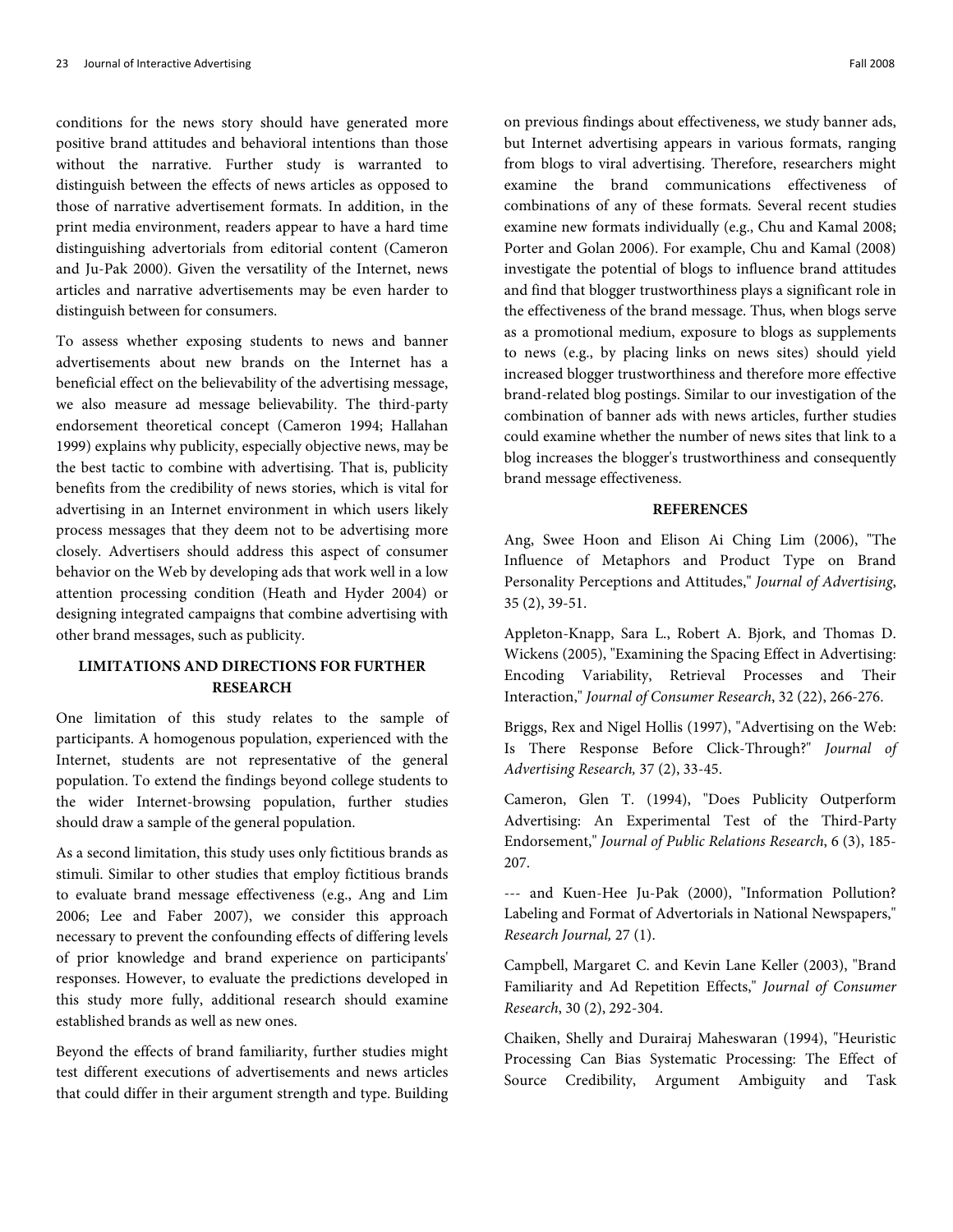Importance on Attitude Judgment," *Journal of Personality and Social Psychology*, 66, 460-73.

Chang, Yuhmiin and Esther Thorson (2004), "Television and Web Advertising Synergies," *Journal of Advertising*, 33 (2), 75- 84.

Chu, Shu-Chuan and Sara Kamal (2008), "The Effect of Perceived Blogger Credibility and Argument Quality on Message Elaboration and Brand Attitudes: An Exploratory Study," *Journal of Interactive Advertising*, 8(2).

Confer, Marian G. and Donald McGlathery (1991), "The Research Study: The Advertising Impact of Magazines in Conjunction with Television," *Journal of Advertising Research*, 31 (1), RC2-RC5.

Duncan, Thomas R. and Stephen E. Everett (1993), "Client Perceptions of Integrated Marketing Communications," *Journal of Advertising Research*, 33 (3), 30-37.

Edell, Julie A. and Kevin L. Keller (1989), "The Information Processing of Coordinated Media Campaigns," *Journal of Marketing Research*, 26 (May), 149-163.

--- and --- (1999), "Analyzing Media Interactions: The Effects of Coordinated TV-Print Advertising Campaigns," Working Paper No. 99-120, Marketing Science Institute, Cambridge, MA.

Escalas, Jennifer (2004), "Narrative Processing: Building Consumer Connections to Brands," *Journal of Consumer Psychology*, 14 (1 & 2), 168-179.

Gallagher, Katherine, Dale K. Foster, and Jeffrey Parsons (2001), "The Medium Is Not the Message: Advertising Effectiveness and Content Evaluation in Print and on the Web," *Journal of Advertising Research*, 41 (4), 57-70.

Gopalakrishna, Srinath and Rabikar Chatterjee (1992), "A Communications Response Model for a Mature Industrial Product: Application and Implications," *Journal of Marketing Research*, 29 (May), 189-200.

Hallahan, Kirk (1999), "Content Class as a Contextual Cue in the Cognitive Processing of Publicity Versus Advertising," *Journal of Public Relations Research*, 11 (4), 293-320.

Heath, Robert and Pam Hyder (2004), "Measuring the Hidden Power of Emotive Advertising," *Journal of Market Research Society*, 47 (5), 467-486.

Johnson-Laird, Philip N. (1983), *Mental Models: Towards a Cognitive Science of Language, Inference, and Consciousness*. Cambridge, MA: Harvard University Press.

Keppel, Geoffrey (1991), *Design and Analysis. A Researcher's Handbook.* Upper Saddle River, NJ: Prentice Hall.

Kintsch, Walter (1998), *Comprehension: A Paradigm for Cognition*. New York: Cambridge University Press.

Kitchen, Phillip J. and Don E. Schultz (1998), "IMC: A UK Ad Agency Perspective," *Journal of Marketing Management*, 14 (5), 465-485.

Lee, Mira and Ronald J. Faber (2007), "Effects of Product Placement in Online Games on Brand Memory," *Journal of Advertising*, 36 (4), 75-90.

Lemon, Katherine N. and Stephen M. Nowlis (2002), "Developing Synergies Between Promotions and Brands in Different Price-Quality Tiers," *Journal of Marketing Research*, 39 (May), 171-185.

Linning, Richard (2004), "Abuse and Self-Abuse: PR and its USP, Plausible Deniability," *Journal of Communication Management*, 9 (1), 65-73.

Loda, Marsha D. and Barbara Carrick Coleman (2005), "Sequence Matters: A More Effective Way to Use Advertising and Publicity," *Journal of Advertising Research*, 45 (4), 362- 372.

Manchanda, Puneet, Jean-Pierre Dubé, Khim Yong Goh, and Pradeep K. Chintagunta (2006), "The Effect of Banner Advertising on Internet Purchasing," *Journal of Marketing Research*, 43 (February), 98-108.

Naik, Prasad A. and Kalyan Raman (2003), "Understanding the Impact of Synergy in Multimedia Communications," *Journal of Marketing Research*, 40 (November), 375-388.

Pechmann, Cornelia and David W. Stewart (1988), "Advertising Repetition: A Critical Review of Wearin and Wearout," in *Current Issues and Research in Advertising*, J. H. Leigh and C. R. Martin, Jr., eds. Ann Arbor: Michigan Business School, University of Michigan.

Porter, Lance and Guy Golan (2006), "From Subservient Chickens to Brawny Men: A Comparison of Viral Advertising to Television Advertising," *Journal of Interactive Advertising*, 6 (2).

Putrevu, Sanjay and Kenneth R. Lord (2003), "Processing Internet Communications: A Motivation, Opportunity and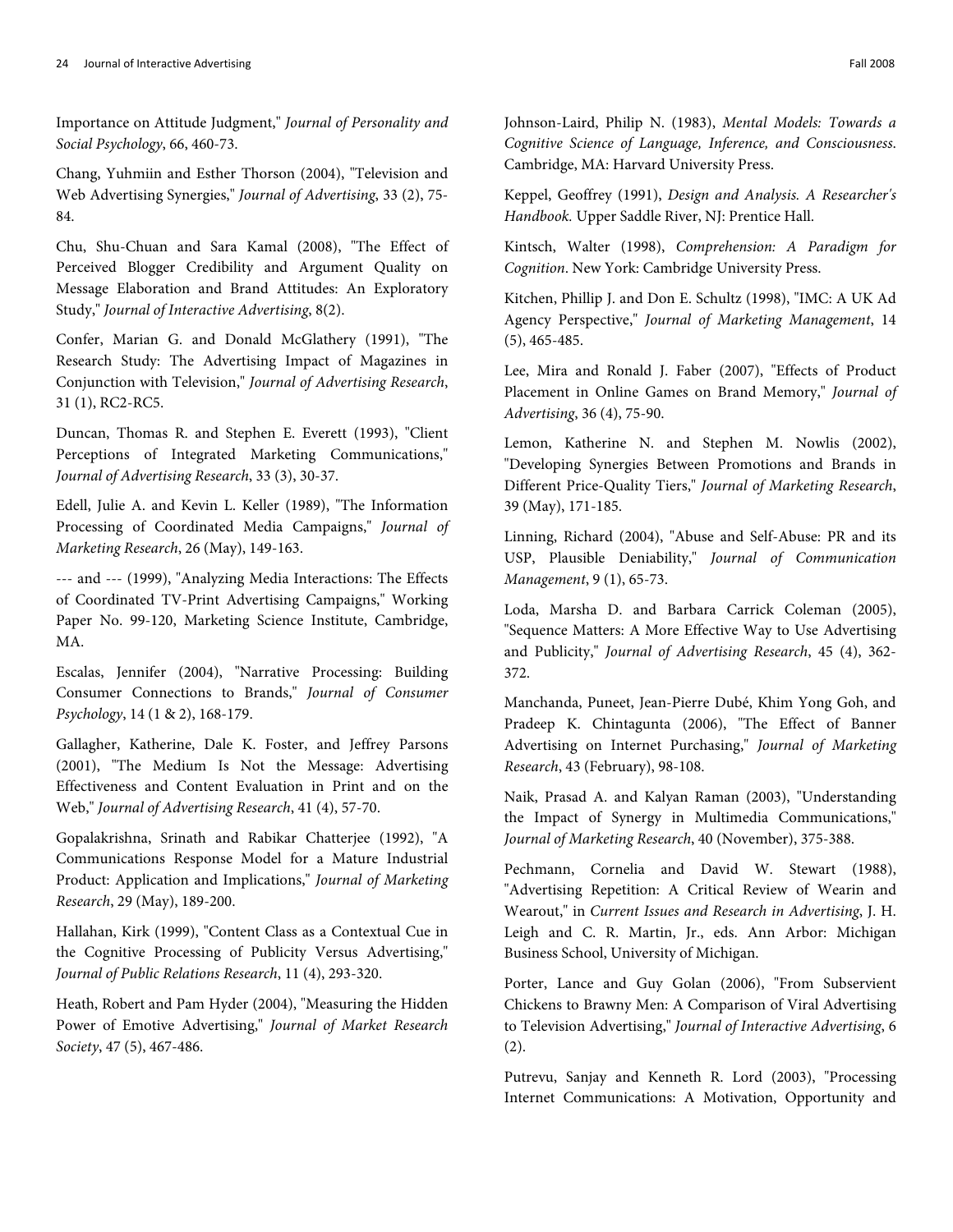Ability Framework," *Journal of Current Issues and Research in Advertising*, 25 (Spring), 45-59.

Salmon, Charles T., Lenn N. Reid, J. Pokrywcznski, and R. W. Willett (1985), "The Effectiveness of Advocacy Advertising Relative to News Coverage," *Communication Research*, 12, 546-567.

Shank, Roger C. and Abelson, Robert P. (1995), "Knowledge and Memory: The Real Story," in *Knowledge and Memory: The Real Story*, R.S. Wyer, Jr., ed. Hillsdale, NJ: Lawrence Erlbaum Associates, 1-85.

Stammerjohan, Claire, Charles M. Wood, Yuhmiin Chang, and Esther Thorson (2005), "An Empirical Investigation of the Interaction Between Publicity, Advertising, and Previous Brand Attitudes and Knowledge," *Journal of Advertising*, 34 (4), 55-67.

Straughan, Dulcie, Glen L. Bleske, and Xinshu Zhao (1996), "Modeling Format and Source Effects of an Advocacy Message," *Journalism & Mass Communications Quarterly*, 73 (1), 135-46.

Unnava, Rao H. and Robert E. Burnkrant (1991), "Effects of Varied Ad Executions on Brand Name Memory," *Journal of Marketing Research*, 28 (November), 406-416.

Wang, Alex (2006), "When Synergy in Marketing Communication Online Enhances Audience Response: The Effects of Varying Advertising and Product Publicity Messages," *Journal of Advertising Research*, 46 (2), 160-170.

Wyer, Robert S., Rashmi Adaval, and Stanley J. Colcombe (2002), "Narrative-Based Representations of Social Knowledge: Their Construction and Use in Comprehension, Memory and Judgment," in *Advances in Experimental Social Psychology*, Vol. 35, M.P. Zanna, ed.. San Diego: Academic Press, 133-197.

--- and Gabriel A. Radvansky (1999), "The Comprehension and Validation of Social Information," *Psychological Review*, 106, 89-118.

Zaltman, Gerald (2003), *How Customers Think: Essential Insights into the Mind of the Market.* Boston: Harvard Business School Press.

Zwaan, Rolf A. and Gabriel A. Radvansky (1998), "Situation Models in Language Comprehension and Memory," *Psychological Bulletin*, 123, 162-185.

## **ABOUT THE AUTHORS**

**Anca Cristina Micu** (Ph.D., Missouri School of Journalism) is an Assistant Professor of Marketing at Sacred Heart University. Her research interests lie in the areas of marketing mix modeling, permission-based marketing, and consumer attitude formation and change in the digital environment. She authored a book chapter on theories used in Internet advertising research in Internet Advertising: Theory and Research published by Lawrence Erlbaum. E-mail: [micua@sacredheart.edu.](mailto:micua@sacredheart.edu)

**Esther Thorson** (Ph.D., University of Minnesota) is acting dean of the Missouri School of Journalism where she continues to serve as a professor of strategic communication. Prior to being named acting dean, Thorson was the associate dean for graduate studies and research and served as the director of research for the Donald W. Reynolds Journalism Institute. Thorson has published more than 100 scholarly pieces on news effects, advertising, media economics, and health communication, and she has edited six books. She serves on eight journal editorial boards. E-mail: [thorsone@missouri.edu](mailto:thorsone@missouri.edu).

#### **APPENDIX: STIMULUS MATERIALS**